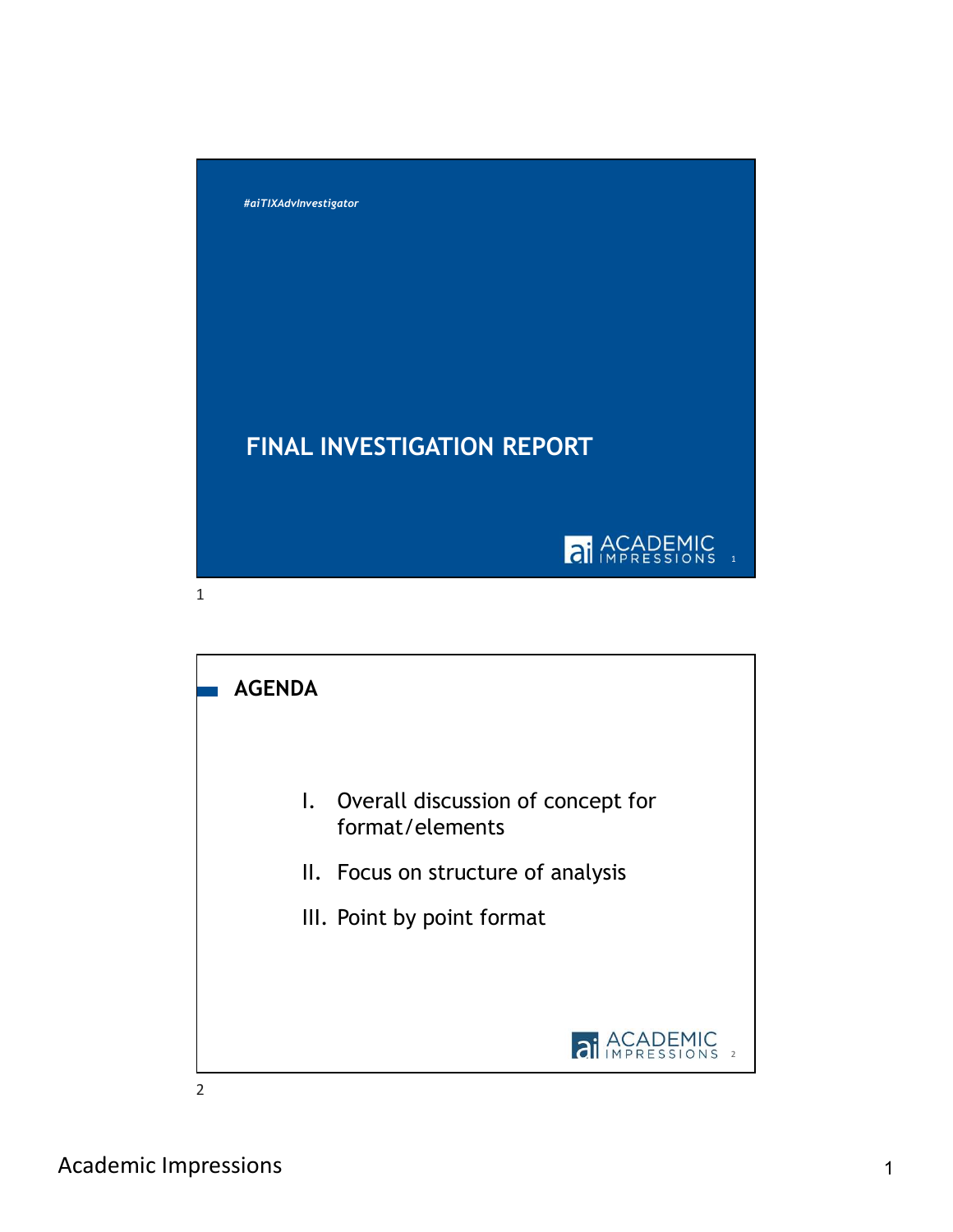

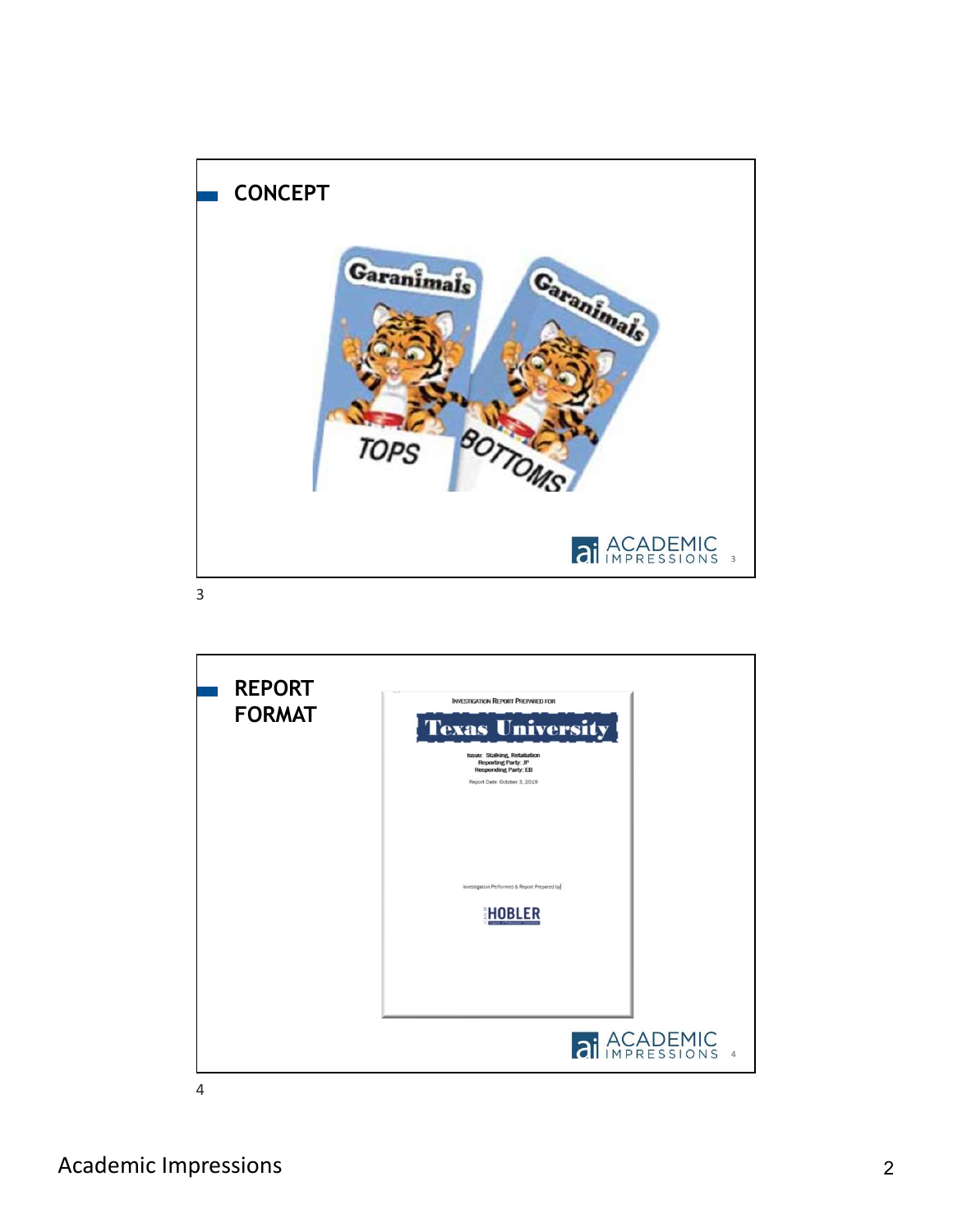

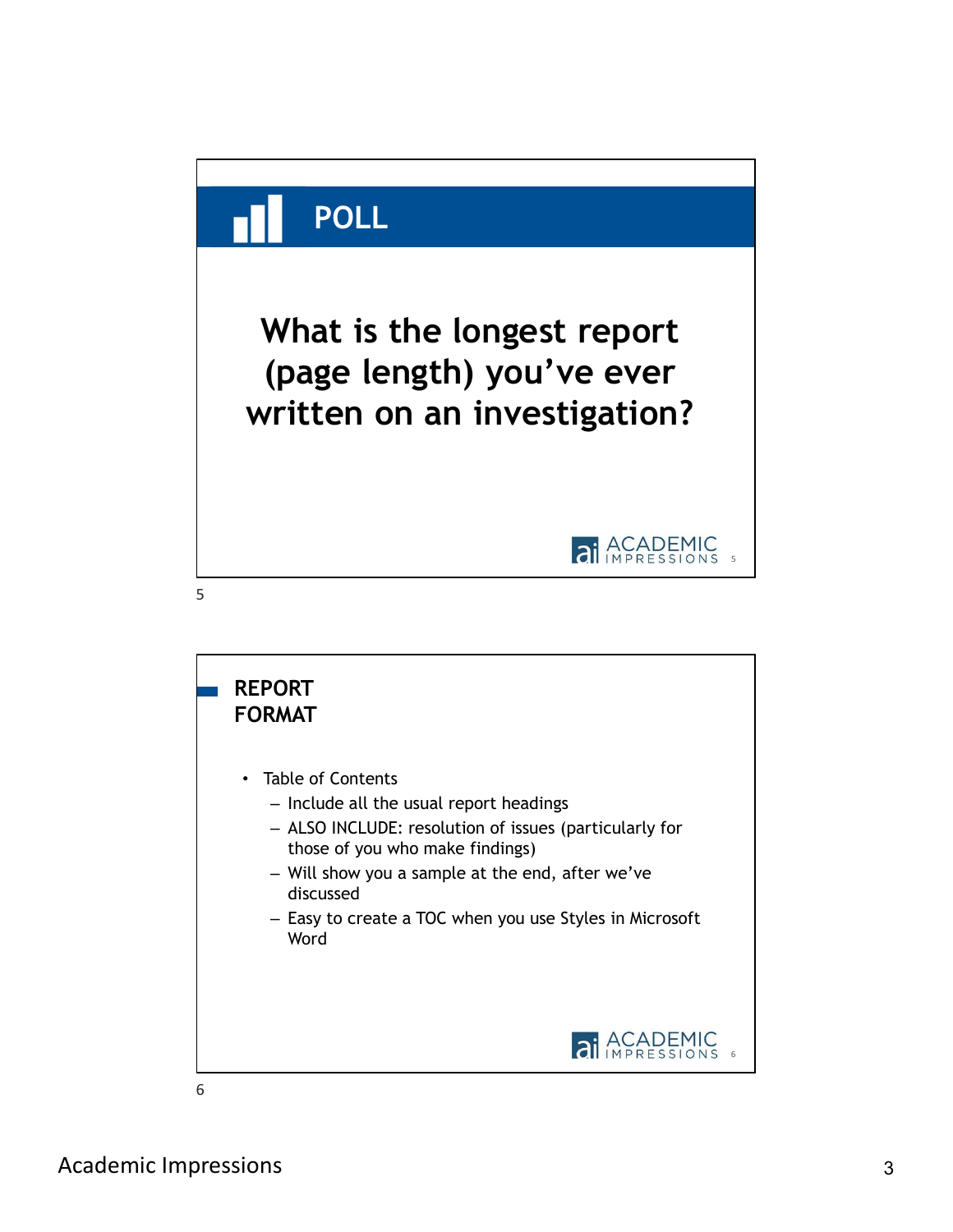# REPORT FORMAT

- **Executive Summary**
- **Background** 
	- General Background
	- Complaint
	- Investigation
	- Evidence Collection
- Evidence [and Factual Findings]
	- Subheadings depend on events in your case
- Analysis
	- Credibility Analysis
	- Issue Analysis
- Report Conclusion



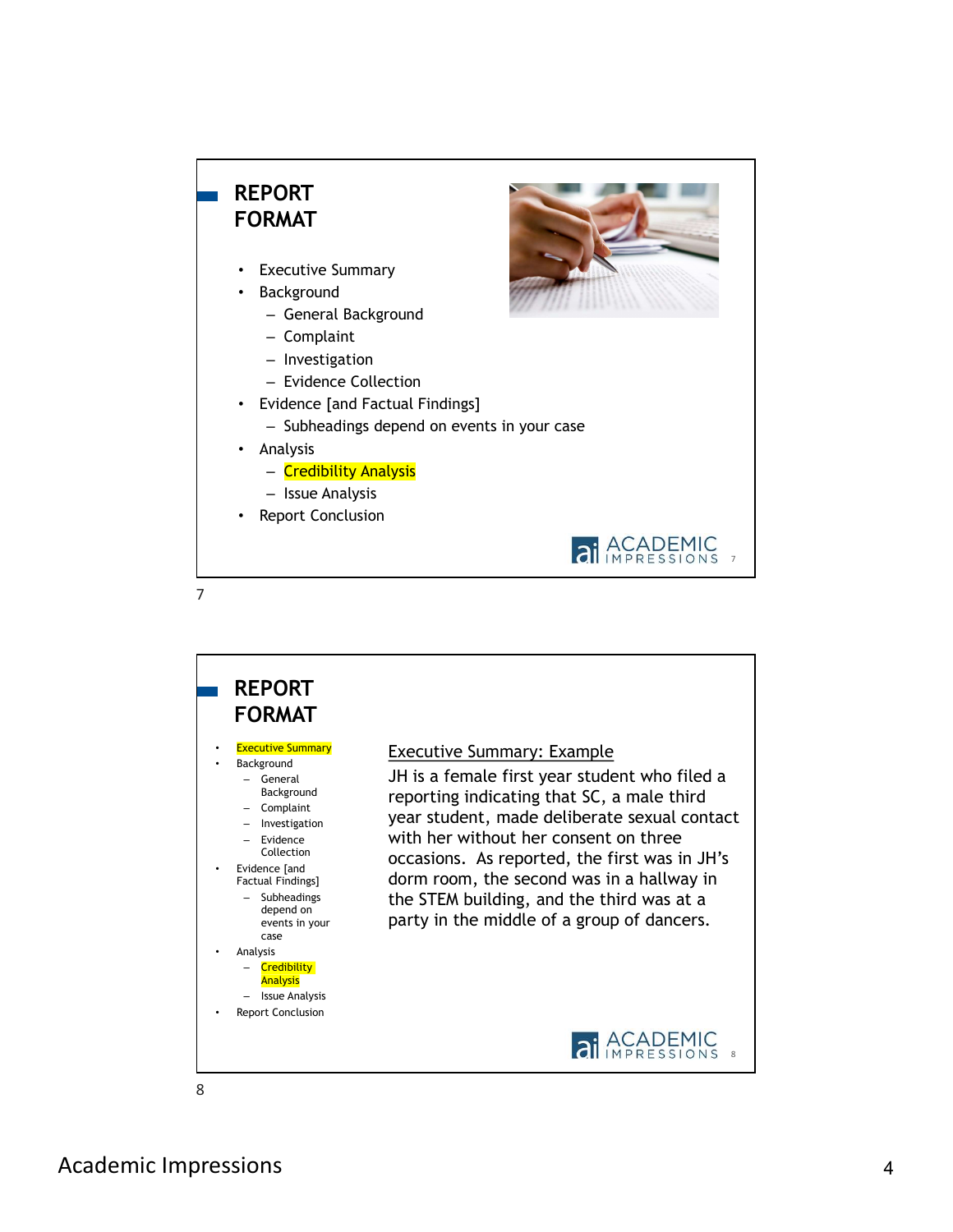# REPORT FORMAT

- **Background**
- Background
- 
- 
- 
- Evidence [and<br>Factual Findings]
	- depend on<br>events in your
	-
- -
	-

9

Report Conclusion

## • Executive Summary **Executive Summary: Example** Example

JH and SC are tenure track professors in the – General underwater basket-weaving department, - Complaint<br>
- Investigation **Which currently has no tenured professors** due to faculty retirements. SC is a year – Evidence Collection **ahead of JH** in tenure track and is the department chair. JH alleged that SC Factual Findings] removed responsibilities from him and – Subheadings changed department policies to his events in your continged department policies to his<br>case disadvantage in retaliation for a prior report  $\begin{array}{c} \text{Analysis} \\ - \text{Credibility} \end{array}$  by JH that SC engaged in unprofessional Analysis **Example 2 conduct, an allegation that was** - Issue Analysis **Substantiated in a prior investigation.** – Investigation **WILLOR COLLETICLY TIOS TIO LETT** – Credibility – Dy JIT LITAL SC ETTBY



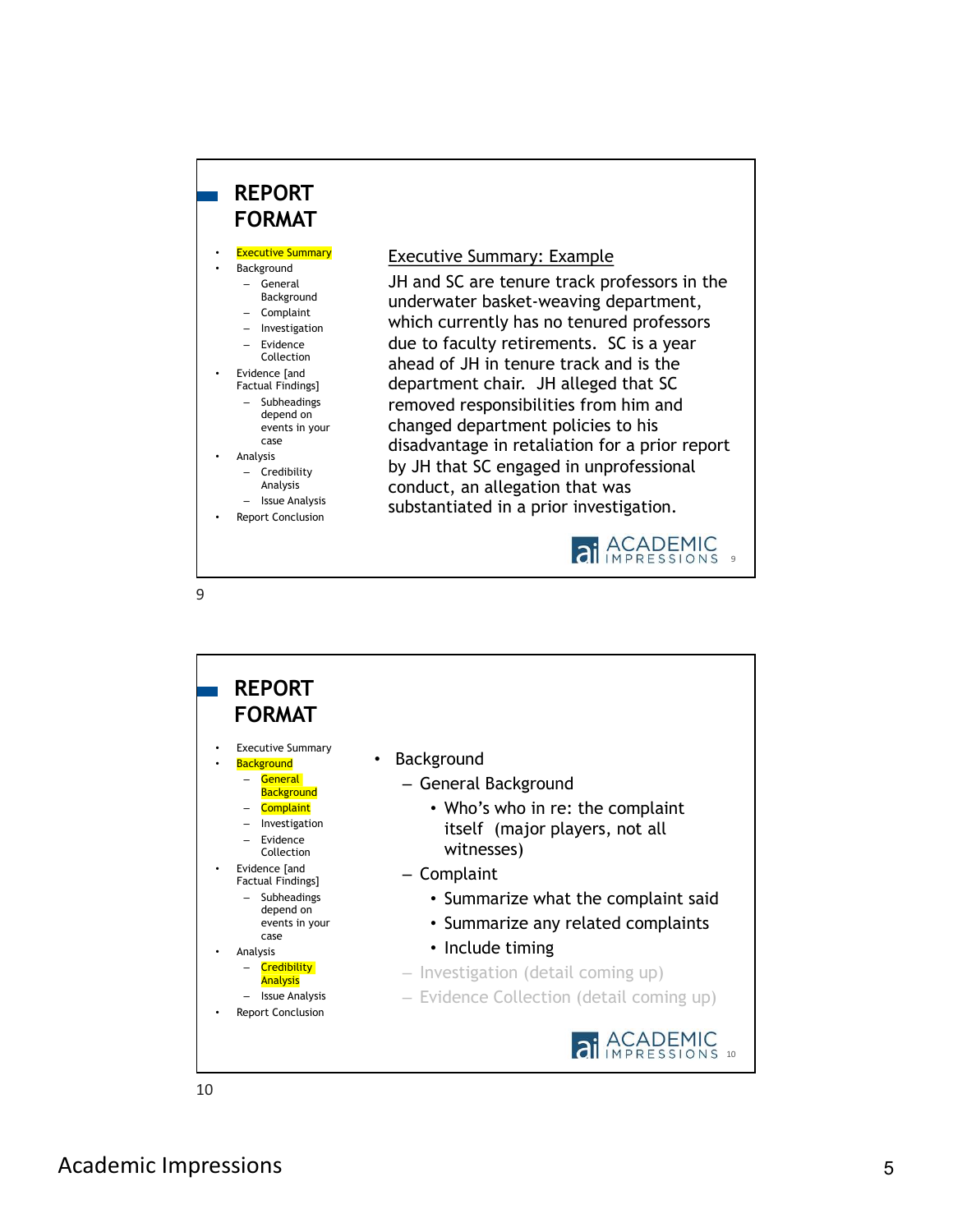

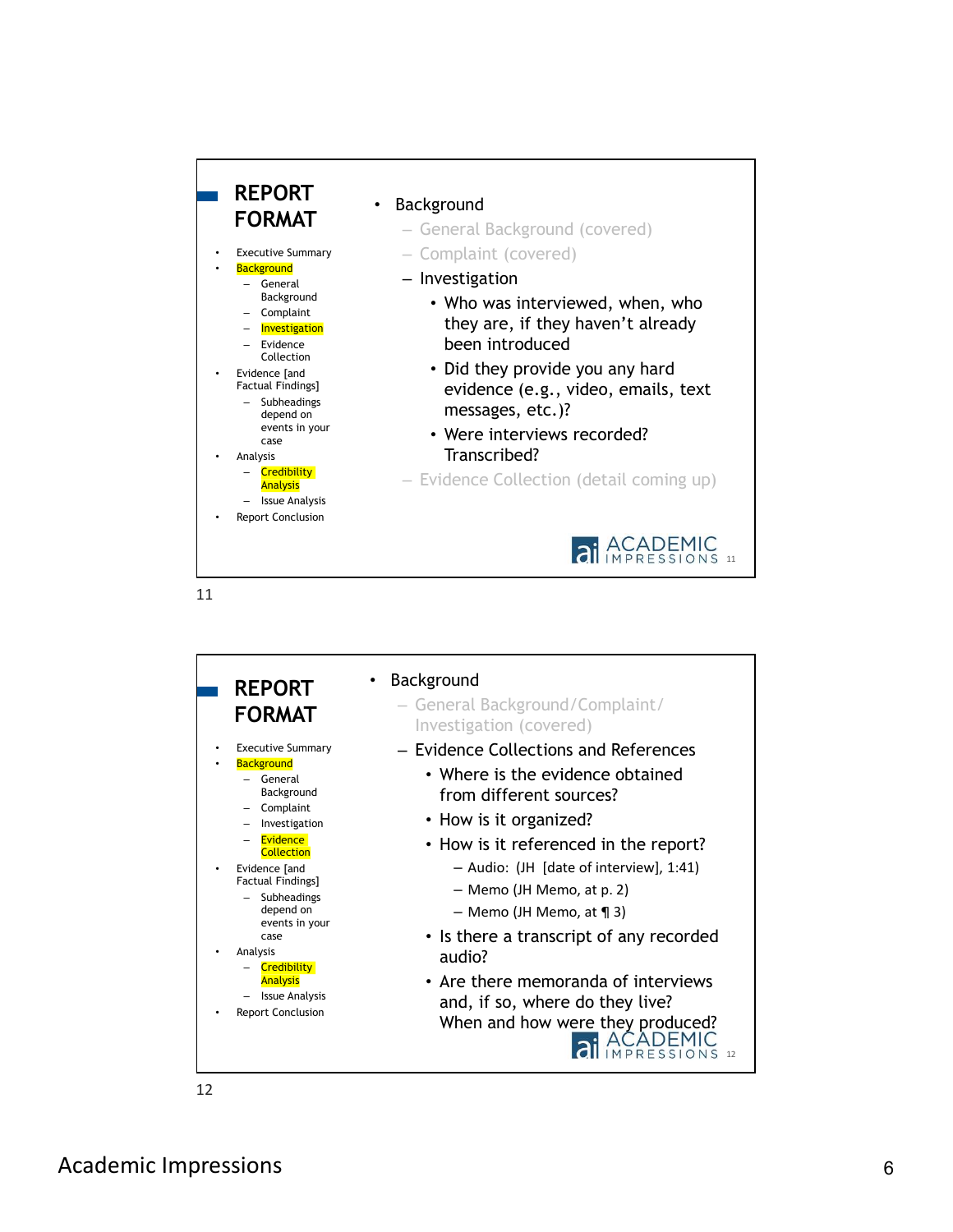

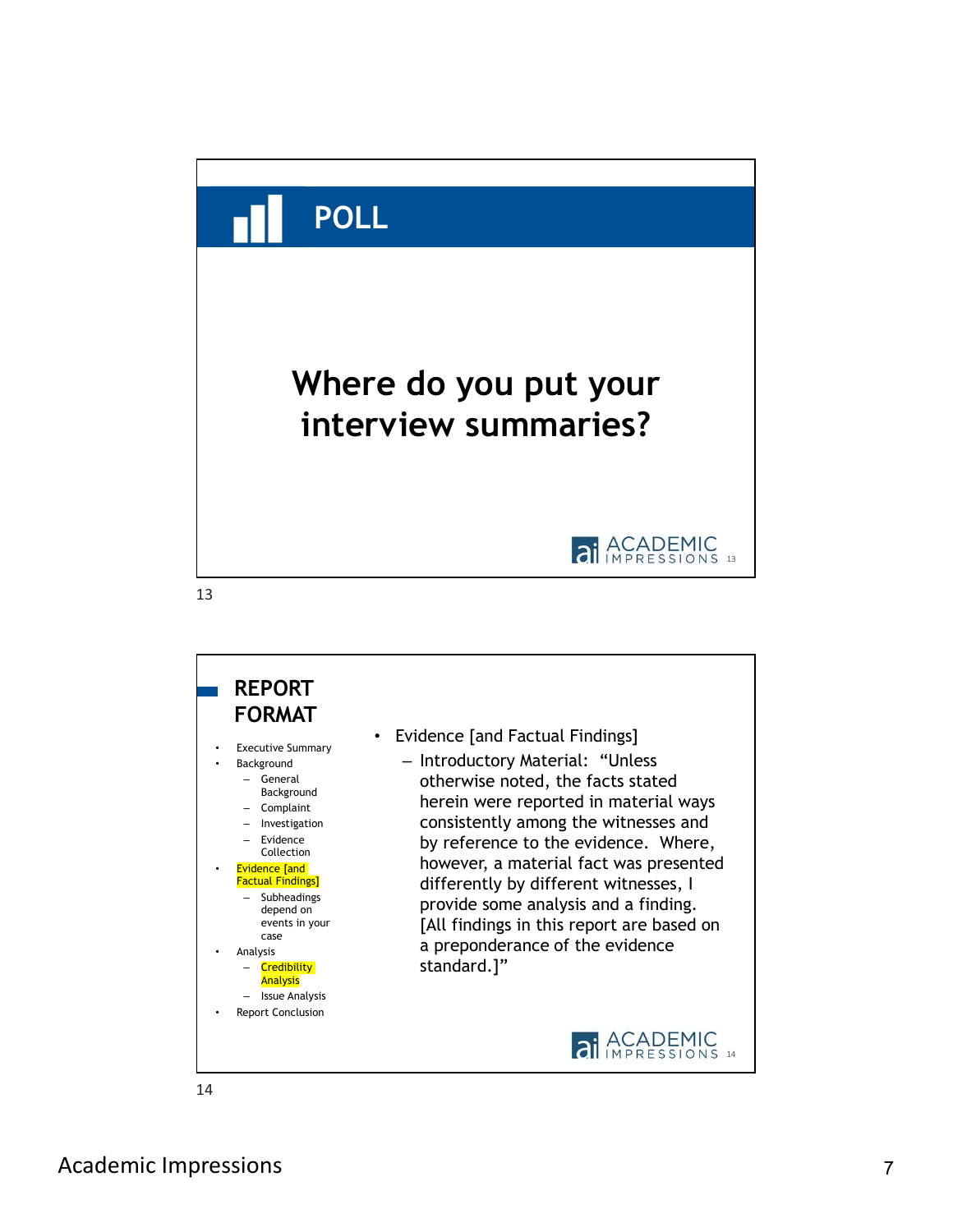

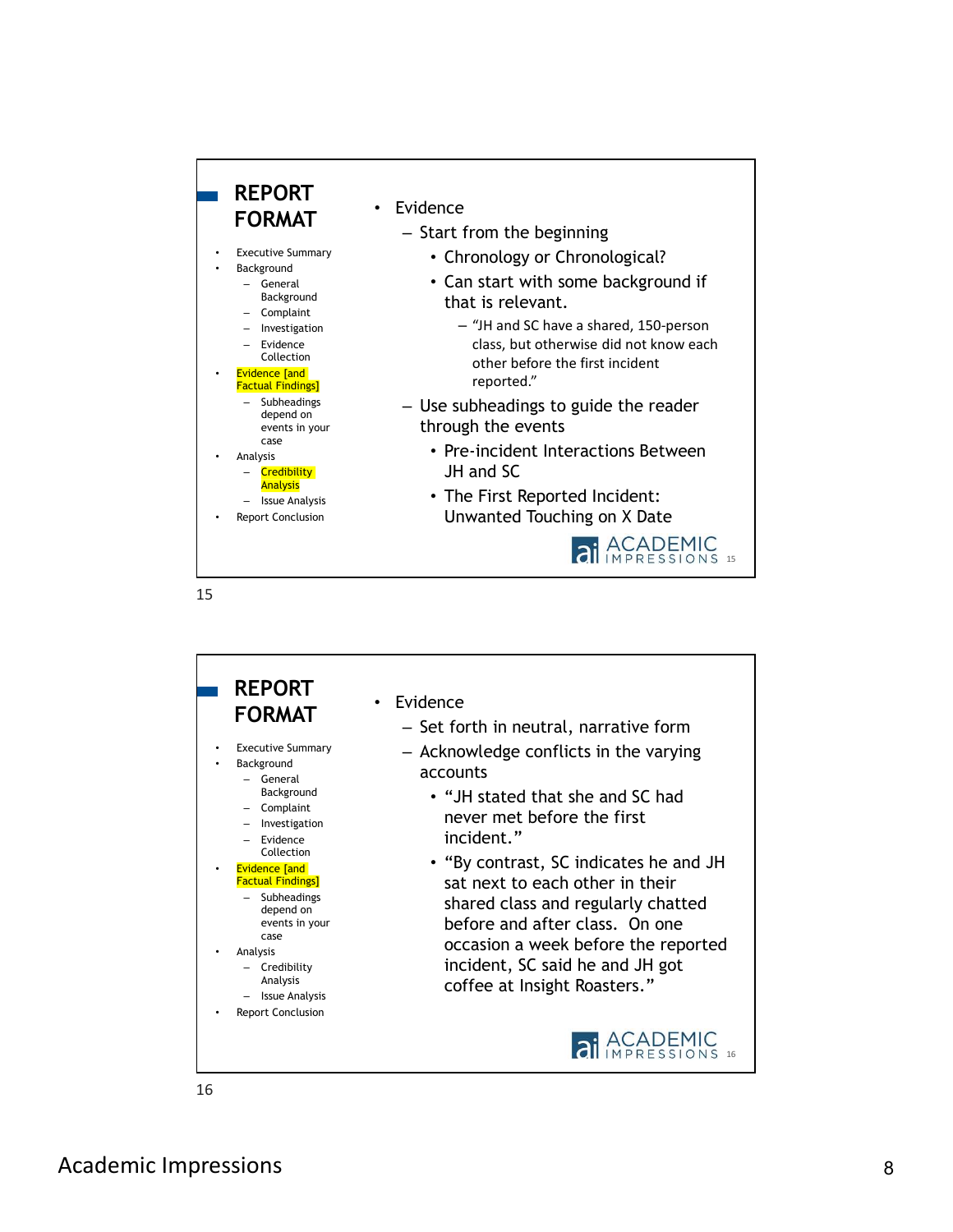

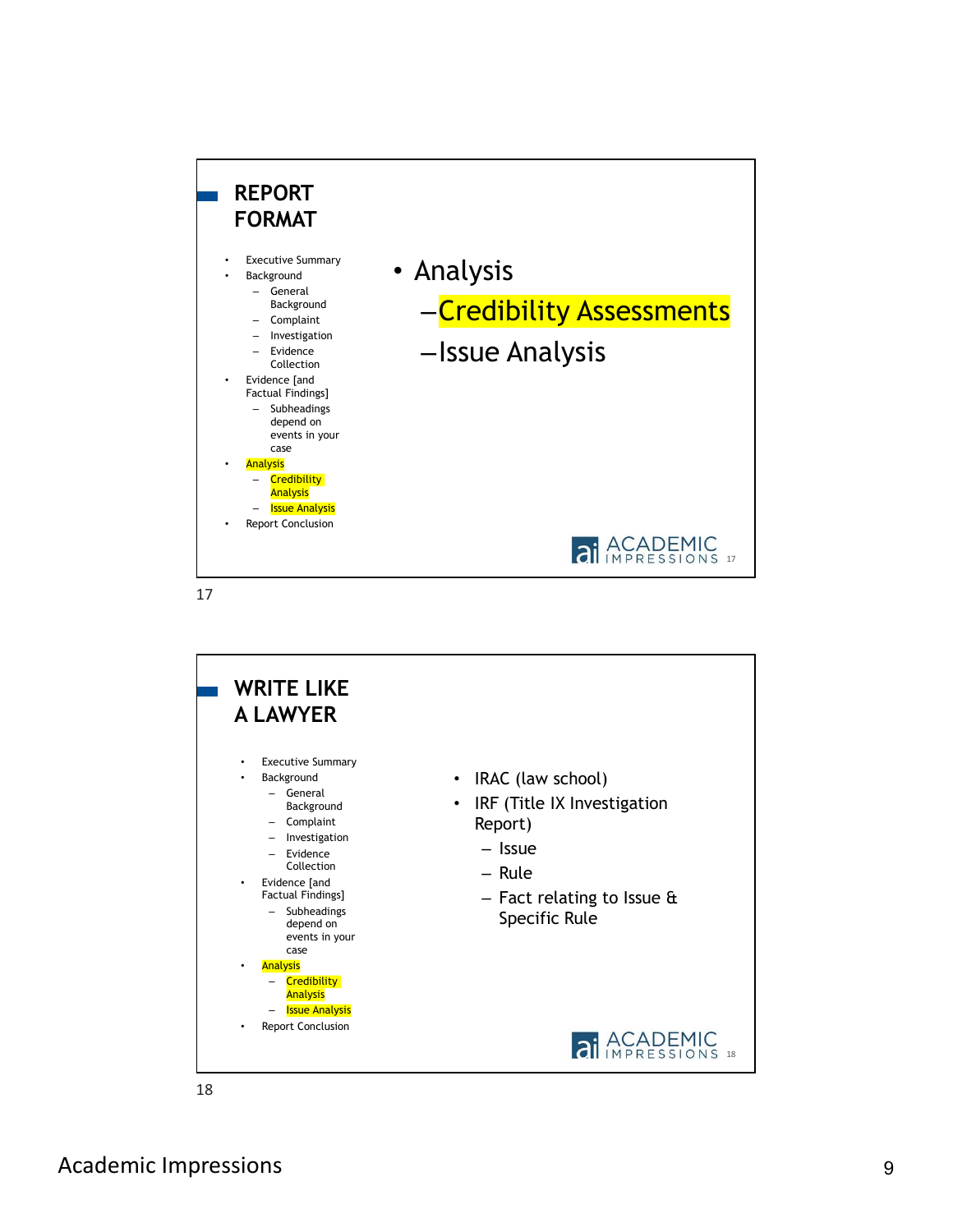

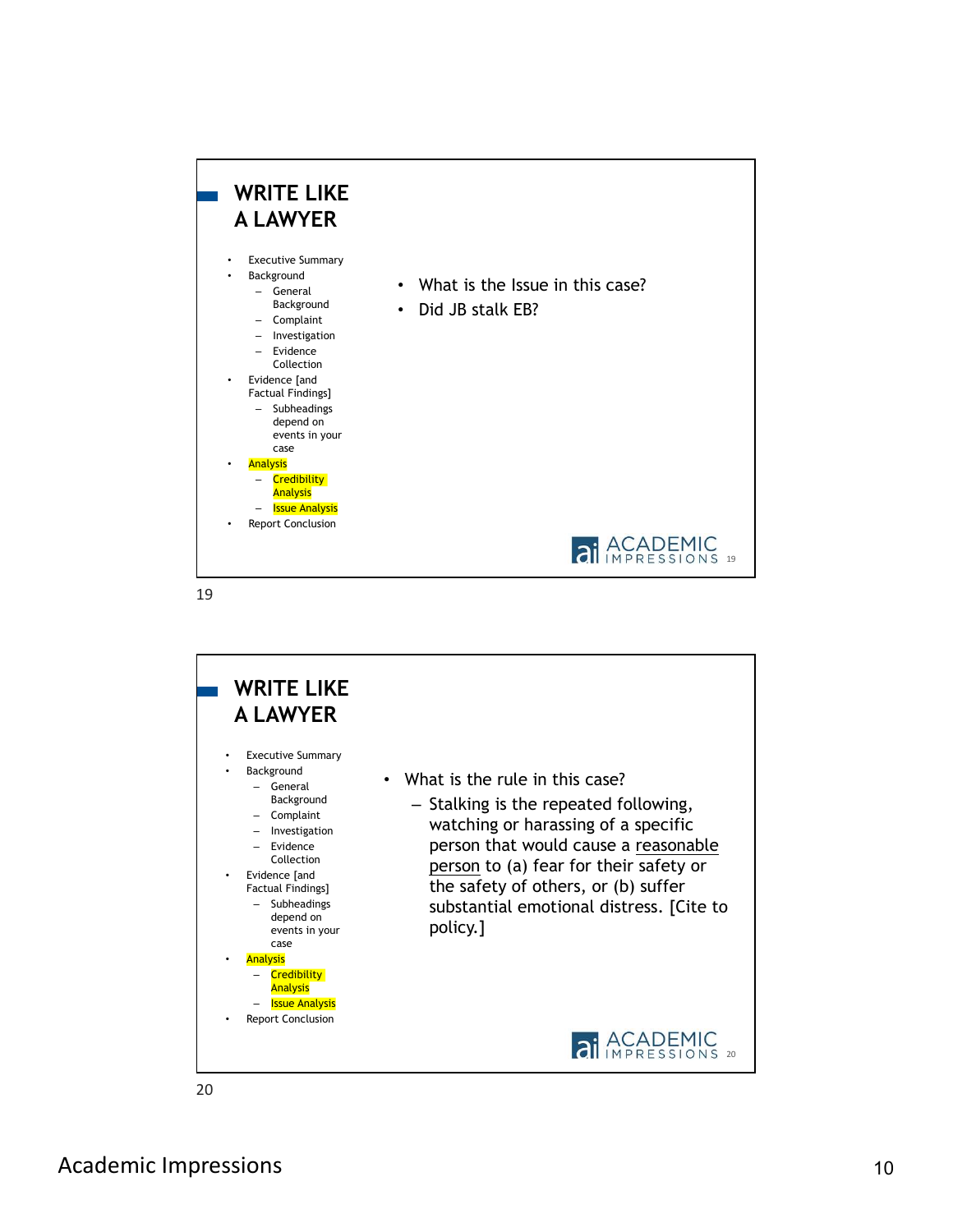

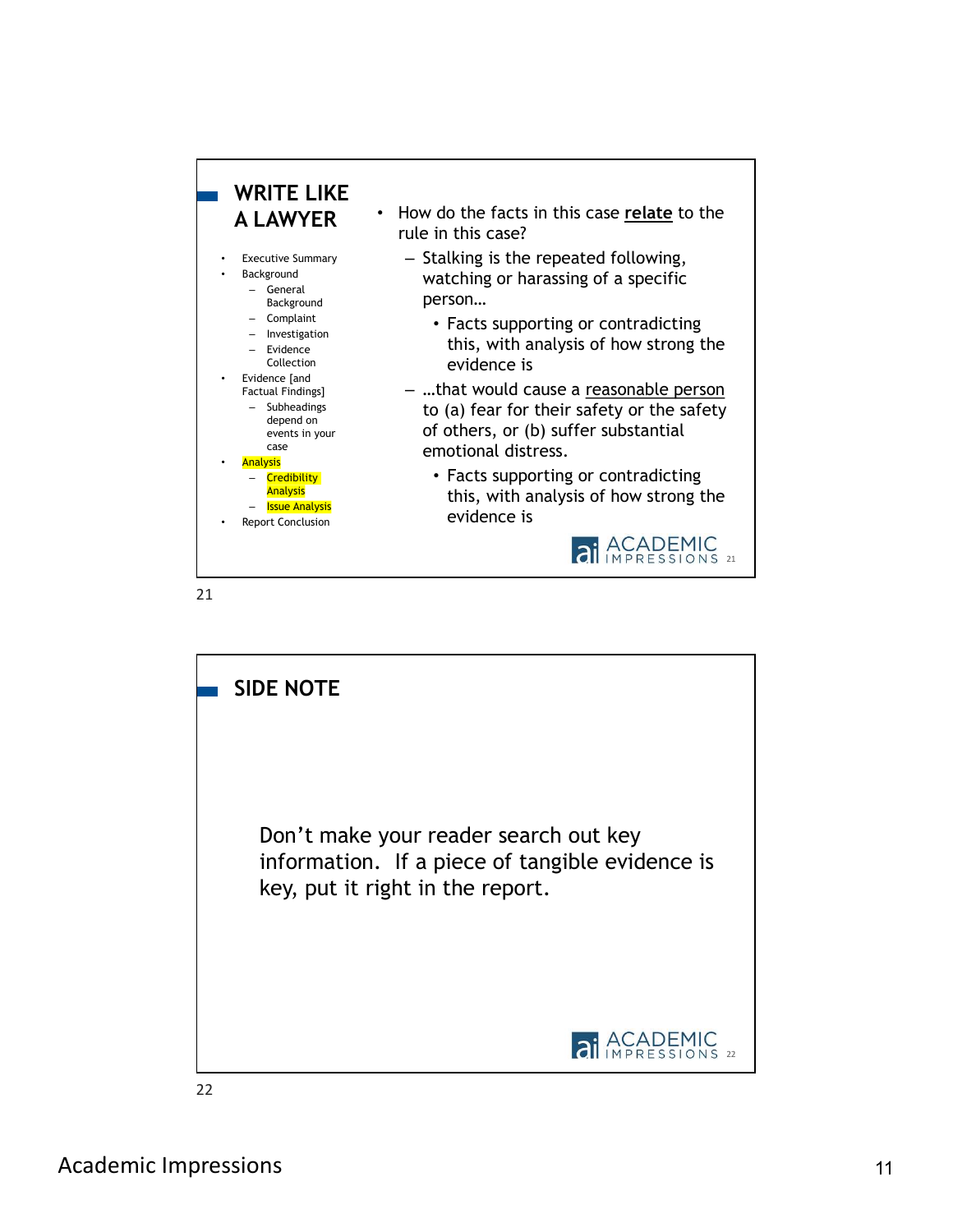